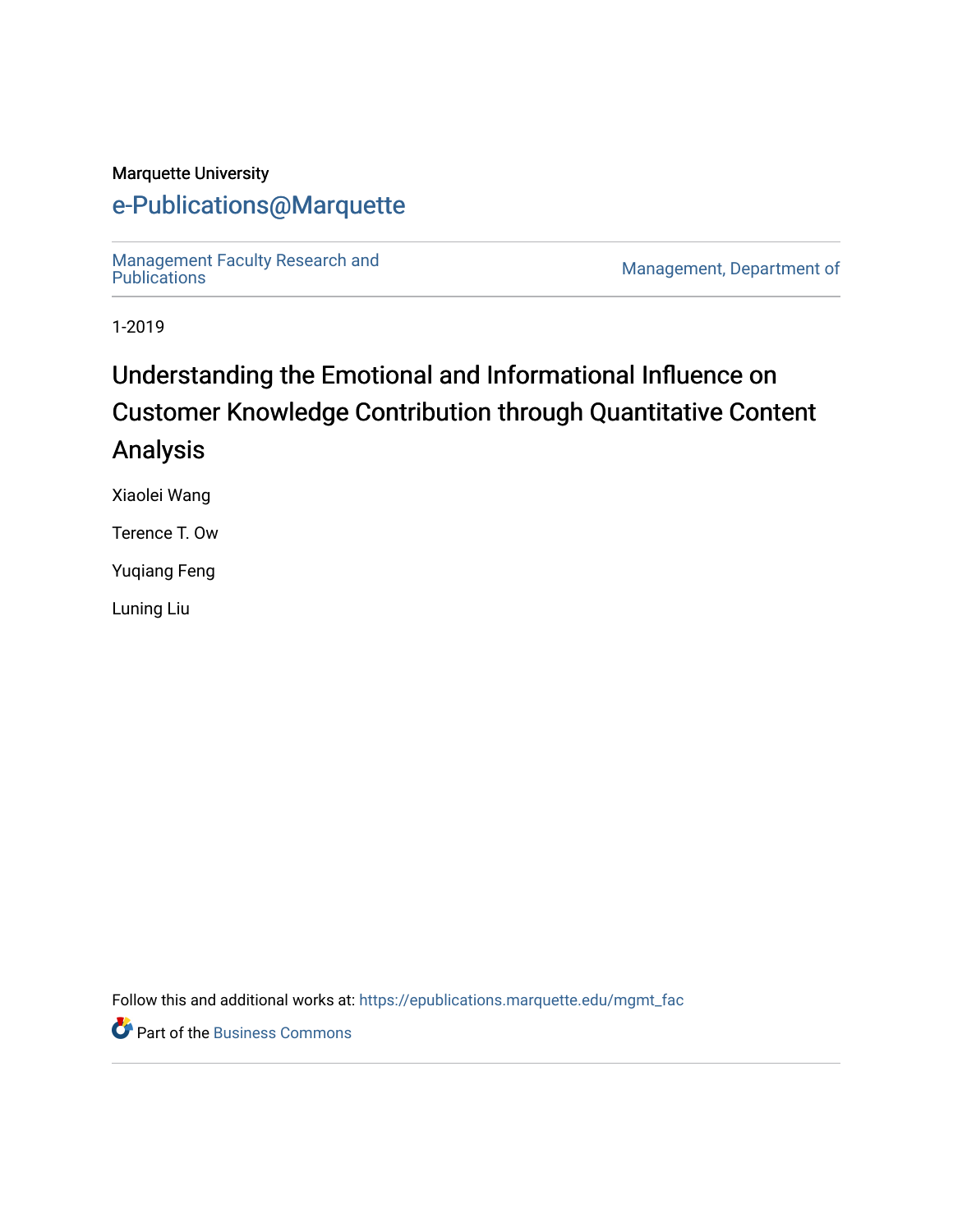## **Understanding the Emotional and Informational Influence on Customer Knowledge Contribution through Quantitative Content Analysis**

Xiaolei Wang Terence T. Ow Harbin Institute of Technology wangxiaolei0930@163.c om du

Marquette University terence.ow@marquette.e

#### **Abstract**

*Customer knowledge contribution is a vital source of business value. Existing studies paid limited attention to emotional influence on knowledge contribution. Drawing upon social support theory, this study attempts to elaborate the influence of emotional support and informational support on knowledge contribution of customers in a firm-hosted online community. Through quantitative content analysis including product feature extraction and sentiment analysis, we analyzed content data from 2318 users. A set of research hypotheses were tested via regression analysis of panel data. We found that informational support (information diagnosticity and source credibility) and emotional support (emotional consistency and emotional difference) significantly affect customer knowledge contribution. This study contributes to knowledge contribution literature by showing the emotional and informational influence, and provides insights for community managers.*

#### **1. Introduction**

In the digital economy, the focus of business value creation activities has been shifted from the traditional core (i.e., the enterprise itself, its core supply chain and enterprise resource planning (ERP) systems) to the enterprise edge, such as customers and online communities [\[1\]](#page-9-0). Customers are becoming vital sources of business value [\[2,](#page-9-1) [3\]](#page-9-2). Through firm-hosted online communities, they share knowledge, suggestions, usage experiences about products with employees and other customers. Dell's Ideastorm and Starbuck's My Starbucks Idea are examples of communities that collect customers' product ideas and suggestions [\[4,](#page-9-3) [5\]](#page-9-4). Customer knowledge contribution has been regarded as a main driver of business innovation and growth [\[6\]](#page-9-5). Given the importance of customer knowledge contribution, practitioners and researchers are faced with a fundamental question: How are customers motivated to contribute product knowledge in firm-hosted online communities?

| Luning Liu           |
|----------------------|
| Harbin Institute of  |
| Technology           |
| liuluning@hit.edu.cn |
|                      |

To answer this question, it is necessary to understand the characteristics of user posting behaviors in firm-hosted online communities. First, user knowledge is a public good [\[7\]](#page-9-6). Users expect to get psychological or practical benefits from the community to compensate for their time and effort. Second, highlevel interactivity of online communications enable reciprocal relationships to be formed among users [\[8\]](#page-9-7). Users can easily evaluate opinions, filter information and seek better answers in online communities. Third, the postings are characterized by emotionality [\[9\]](#page-9-8). There are two dimensions of emotions in firm-hosted communities: emotion towards products of the firm versus emotion towards users' posting behaviors [\[10\]](#page-9-9). On one hand, the discussion topics in firm-hosted online communities are product-related. The messages posted by customers convey their positive or negative emotions toward the products. On the other hand, based on the reciprocal relationship network, users can seek relevant and useful information from others. They may express their positive emotions (e.g., gratitude) or negative emotions (e.g., dissatisfactory) toward others' knowledge contribution behaviors in posting messages.

Although many scholars have extensively studied the antecedents of knowledge contribution, there are some research limitations. First, prior studies mainly focused on anticipated contribution outcomes. They identified the influence factors from the perspective of psychological motivations and IT artifact designs [\[11-](#page-9-10) [14\]](#page-9-10). However, to a large extent, the emotional factors are neglected [\[15\]](#page-9-11). We consider the two emotional dimensions in social interactions (i.e., emotional resonance towards the products and emotional approval towards users) may both influence users' knowledge contribution. To the best of our knowledge, no prior work has empirically analyzed the impact of the emotional interactions on knowledge contribution.

Second, informational support from other users has been regarded as a highly challenging issue for sustainable user contribution [\[7\]](#page-9-6). Existing studies mainly illustrated this aspect using anticipated reciprocity and perceived informational help [\[8,](#page-9-7) [11,](#page-9-10) [16\]](#page-9-12),

URI: https://hdl.handle.net/10125/59990 ISBN: 978-0-9981331-2-6 (CC BY-NC-ND 4.0)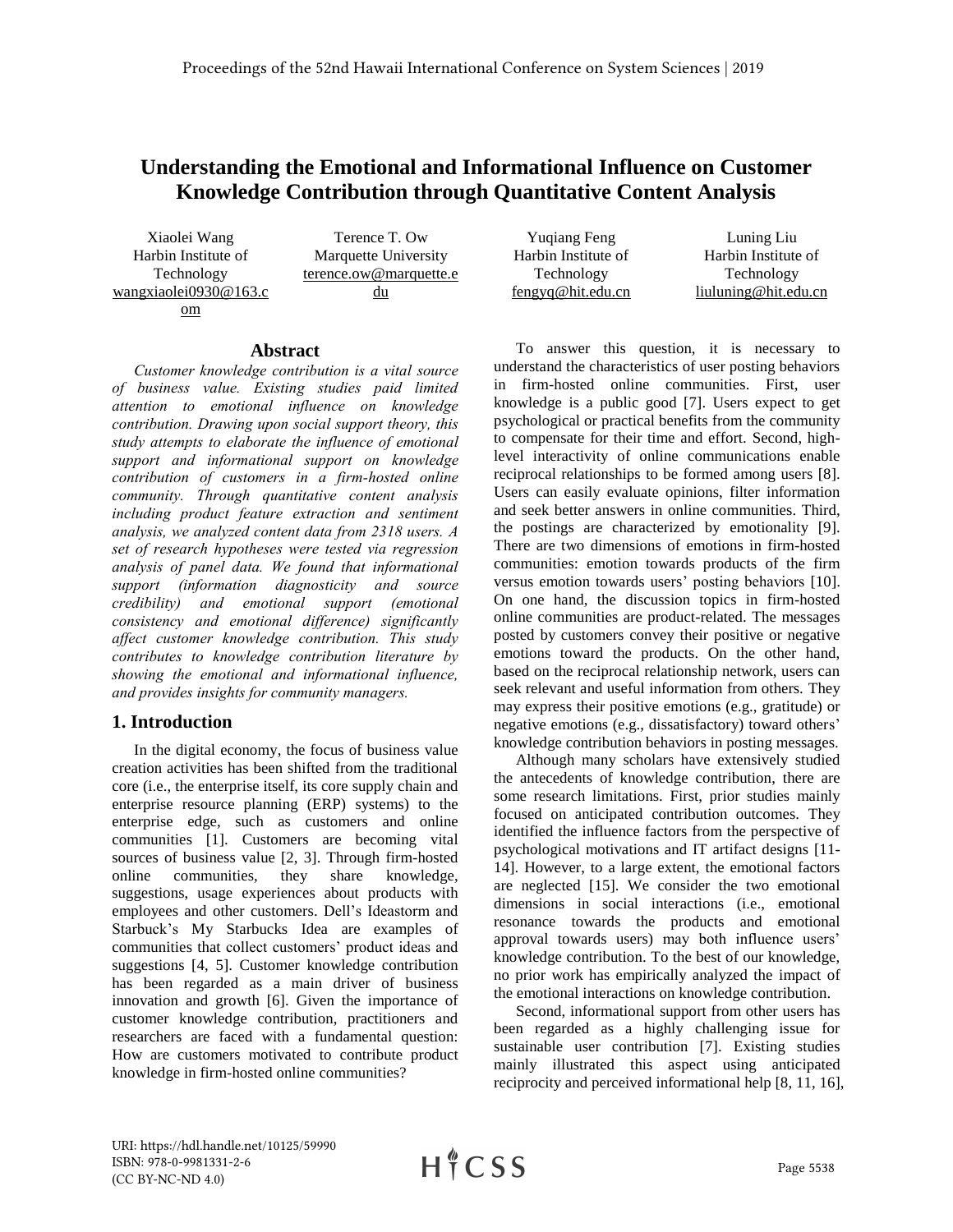which cannot capture the practical benefits. Some studies also used the number of peers' posts or replies to measure the informational benefits [\[12,](#page-9-13) [13\]](#page-9-14). However, not all messages from peers are meaningful and helpful [\[17\]](#page-9-15). Therefore, we measured informational benefits using quality dimensions (i.e., information diagnosticity and source credibility) and examined their effect on knowledge contribution.

Third, for research methodology, existing studies are mostly based on survey data or secondary data directly shown on the web pages, which results in lack of understanding of the posting contents. The massive amount of data collected from users' postings carries plenty of sentiment and opinions toward different product topics [\[18\]](#page-9-16). In this paper, we conducted quantitative content analysis to mine users' real sentiment and the quality of user generated content.

Based on the social support theory, we empirically examined how emotional support and informational support affect product knowledge contribution of customers using quantitative content analysis. This study contributes to knowledge contribution literature by highlighting the influence of emotional responses and high-quality information benefits from other users. It will also provide insights to managers concerning how to improve users' product knowledge contribution.

#### **2. Theoretical background and hypotheses**

#### **2.1. User knowledge contribution**

Two main classes of user motivation to knowledge contribution have been identified by prior studies: intrinsic and extrinsic. Intrinsic motivation focuses on the inherent satisfaction and enjoyment from the activity, while extrinsic motivation indicates goaldriven factors such as rewards and benefits [\[19\]](#page-9-17). We will review these antecedents and differentiate them. Table 1 shows an article summary of prior research.

On one hand, scholars have shown that satisfaction, commitment [\[20,](#page-9-18) [21\]](#page-9-19), interaction propensity, enjoying helping and self-efficacy are main underlying factors that drive them to contribute knowledge [\[8,](#page-9-7) [11,](#page-9-10) [20-24\]](#page-9-18). Intrinsic factors have been well-studied in online communities. They will not be included in this paper.

On the other hand, scholars identified the extrinsic antecedents based on IT artifact design practices. IT artifacts employed by online communities provide capabilities for various functions such as user selfidentification [\[25\]](#page-9-20), formation of reciprocal knowledge sharing relationships among users [\[12\]](#page-9-13), and facilitation of the emotional communications among users [\[26\]](#page-9-21). Prior studies mainly focused on the first two functionalities of IT artifacts. For example, rewards and ranks are IT-based features to facilitate verification of self-identity [\[7,](#page-9-6) [8,](#page-9-7) [23,](#page-9-22) [24\]](#page-9-23). Social capitals, social

learning, informational value, reputation, peerrecognition, reciprocity are anticipated benefits that are derived from reciprocal relationships [\[12,](#page-9-13) [14,](#page-9-24) [16\]](#page-9-12).

There are several research opportunities. First, scholars paid limited attention towards the influence of emotional interactions. Hyvärinen and Beck (2018) have suggested this limitation. Based on a comprehensive literature review of the role of emotions in social media, they identified scarce research on the study of emotional factors to predict user engagement behaviors out of 82 reviewed papers [\[15\]](#page-9-11). Second, prior studies mainly used statistical data directly from the web pages or survey data from respondents to study extrinsic motivations without understanding the sentiment and opinions embedded in users' messages. Despite facing information overload online, users give great consideration to related, useful information and credible information source [\[27\]](#page-9-25). Therefore, the informational benefits factors should be explored extensively by analyzing the information content.

#### **2.2. Social support and knowledge contribution**

The impact of the emotional and informational influence on knowledge contribution can be explained by Social Support Theory. Social support is defined as "the exchange of verbal and nonverbal messages conveying emotion, information, or referral, to help to reduce one's uncertainty or stress" [\[28\]](#page-9-26). It can be regarded as social resources that are available to the person [\[29\]](#page-9-27) and enable him feel he is being cared for and responded to by other people [\[30\]](#page-9-28). Emotional support and informational support have been identified as two main supportive resources [\[31,](#page-9-29) [32\]](#page-9-30). Some studies have suggested that emotional support and informational support are part of users' contribution motivations in virtual communities [\[33,](#page-9-31) [34\]](#page-9-32)

**2.2.1. Informational support**. Informational support refers to assistance from others in the form of recommendations, advice, or knowledge [\[35\]](#page-9-33). Because user knowledge is a public good, users may be not willing to contribute knowledge unless they can get information benefits from others [\[7\]](#page-9-6). Such reciprocal relationships with other users are shown to increase relationship quality [\[36\]](#page-9-34), increase self-efficacy [\[37\]](#page-10-0), improve satisfaction towards the online community [\[22\]](#page-9-35) and promote knowledge contribution [\[34\]](#page-9-32).

However, existing studies about informational support have not paid much attention to information quality. Supportive information does not imply the high quantity of messages from others, but the related and helpful information [\[27\]](#page-9-25). Compared with quantity, quality are more central cues for users to determine the informational benefits [\[9\]](#page-9-8). The quality aspects of online information can be divided into information diagnosticity and source credibility [\[38,](#page-10-1) [39\]](#page-10-2).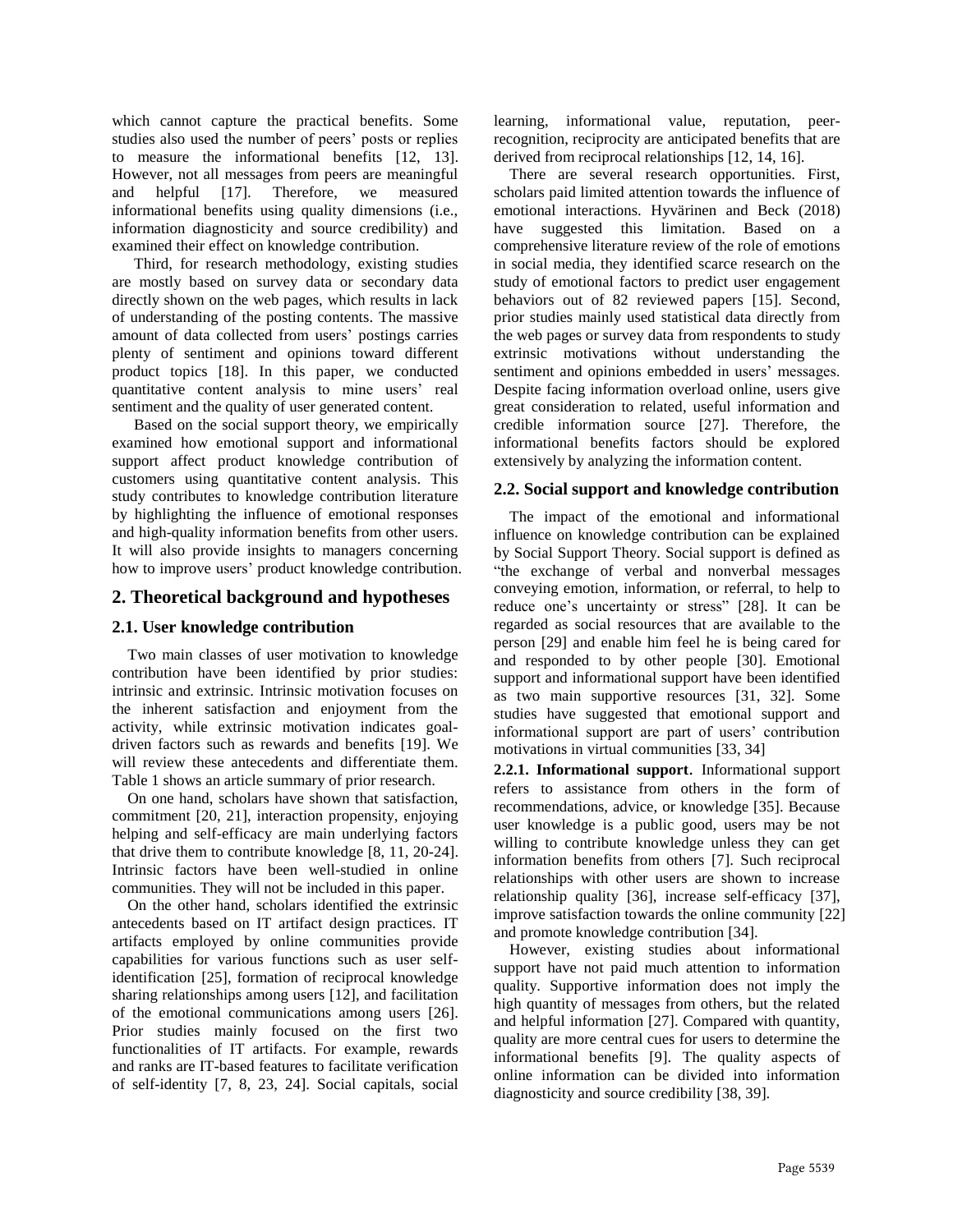| <b>Source</b>                         |                                         | <b>Research</b>                    |                                             | rasic 1. Sammary or milowitage commission miteratur<br><b>Antecedents</b>                           |                                                                                                                                                                                                                       |  |  |
|---------------------------------------|-----------------------------------------|------------------------------------|---------------------------------------------|-----------------------------------------------------------------------------------------------------|-----------------------------------------------------------------------------------------------------------------------------------------------------------------------------------------------------------------------|--|--|
|                                       | <b>Context</b>                          | <b>Method</b>                      | <b>Sample</b>                               | <b>Intrinsic</b>                                                                                    | <b>Extrinsic</b>                                                                                                                                                                                                      |  |  |
| Chiu et al.<br>$(2006)$ [16]          | IT-oriented<br>online<br>community      | Survey                             | 310 users                                   | --                                                                                                  | Structural factors (social interaction ties),<br>relational factors (trust, norm of reciprocity,<br>identification), cognitive factors (shared<br>language, shared vision), community-related<br>outcome expectations |  |  |
| Ma and<br>Agarwal<br>$(2007)$ [22]    | Health-related<br>online<br>communities | Survey                             | 193 users                                   | Satisfaction                                                                                        | Perceived identity verfication from group<br>members                                                                                                                                                                  |  |  |
| Wiertz and<br>Ruyter<br>$(2007)$ [20] | Firm-hosted<br>online<br>community      | Survey                             | 203 users                                   | Commitment to the<br>community, commitment<br>to the host firm.<br>online interaction<br>propensity | $\overline{\phantom{a}}$                                                                                                                                                                                              |  |  |
| Bateman et<br>al. (2011)<br>[21]      | Online<br>discussion<br>community       | Survey                             | 192 users                                   | Commitment to the<br>community (need, affect,<br>obligation commitment)                             | $\overline{\phantom{a}}$                                                                                                                                                                                              |  |  |
| Lou et al.<br>$(2013)$ [23]           | Online O&A<br>community                 | Survey                             | 367 users                                   | Enjoying helping,<br>knowledge self-efficacy                                                        | Rewards (rewards for quantity and for<br>quality), learning                                                                                                                                                           |  |  |
| Jin et al.<br>$(2015)$ [14]           | Online O&A<br>community                 | Statistical<br>analysis            | 1006 users                                  | --                                                                                                  | Identity communication, group size, peer<br>recognition, social learning                                                                                                                                              |  |  |
| Cheung et al.<br>$(2015)$ [13]        | Firm-hosted<br>online<br>community      | Statistical<br>analysis            | 6121 users<br>(longitudinal)                |                                                                                                     | Observational learning(peer members'<br>posting), reinforcement learning (peer<br>members' recommendation)                                                                                                            |  |  |
| Yang et al.<br>$(2016)$ [8]           | Firm-hosted<br>online<br>community      | Survey;<br>Statistical<br>analysis | 892 users<br>(panel), 913<br>users (survey) | Enjoyment in helping<br>others                                                                      | Anticipated extrinsic rewards, anticipated<br>reciprocal relationships, popularity,<br>reputation                                                                                                                     |  |  |
| Goes et al.<br>$(2016)$ [7]           | IT oriented<br>Q&A<br>community         | Statistical<br>analysis            | 2000 users<br>(panel)                       |                                                                                                     | User ranks                                                                                                                                                                                                            |  |  |
| Zhao et al.<br>$(2016)$ [11]          | Online Q&A<br>community                 | Survey                             | 968 users                                   | Enjoyment in helping<br>others, knowledge self-<br>efficacy                                         | --                                                                                                                                                                                                                    |  |  |
| Chen et al.<br>$(2018)$ [12]          | Online<br>discussion<br>community       | Structural<br>econometric<br>model | 2147 users<br>(panel)                       |                                                                                                     | Reciprocity, peer recognition, self-image                                                                                                                                                                             |  |  |

**Table 1. Summary of Knowledge Contribution Literature**

Information diagnosticity reflects the content quality. It refers to the extent to which the presented product information can help the users to evaluate the product better [\[39\]](#page-10-2). By reading those information, users can understand product features and usage experiences. Therefore, information diagnosticity is sometimes measured as information helpfulness [\[40\]](#page-10-3) and product information regarding the customer needs [\[39\]](#page-10-2). When users perceive that the information is diagnostic, their information needs will be satisfied, and they will be more willing to contribute in return.

*Hypothesis 1. The information diagnosticity of other users' messages in the current period will positively influence the user's product knowledge contribution in the subsequent period.*

Source credibility measures the extent to which a piece of information is perceived to be authentic and credible [\[17\]](#page-9-15). It is related to the expertise and trustworthiness of the informant [\[39\]](#page-10-2). When users perceive that an informant is in the position to know the truth, they will consider the information to be useful and weigh it more than other informants' messages [\[9\]](#page-9-8). An informant with high expertise has

established the knowledge structure of products [\[41\]](#page-10-4). He is able to accurately identify the product-related problems and answer the information seeker's question. Therefore, source credibility will save the users' information-searching time and reduce information ambiguity. In this situation, users may be more willing to participate in the knowledge exchange process.

*Hypothesis 2. The source credibility of received information in the current period will positively influence the user's product knowledge contribution in the subsequent period.*

**2.2.2. Emotional support**. Emotional support refers to messages from others that contain emotional concerns such as caring, understanding, sympathy and empathy [\[35\]](#page-9-33). Such emotional connections relate to how online users interact with each other and may drive users' behaviors. Emotion can either refer to user's emotions toward individual activities or opinions toward products. Hyvärinen and Beck (2018) suggest opinions should be differentiated from other emotions [\[15\]](#page-9-11). Both types of emotion response may exert influence on customer knowledge contribution behaviors.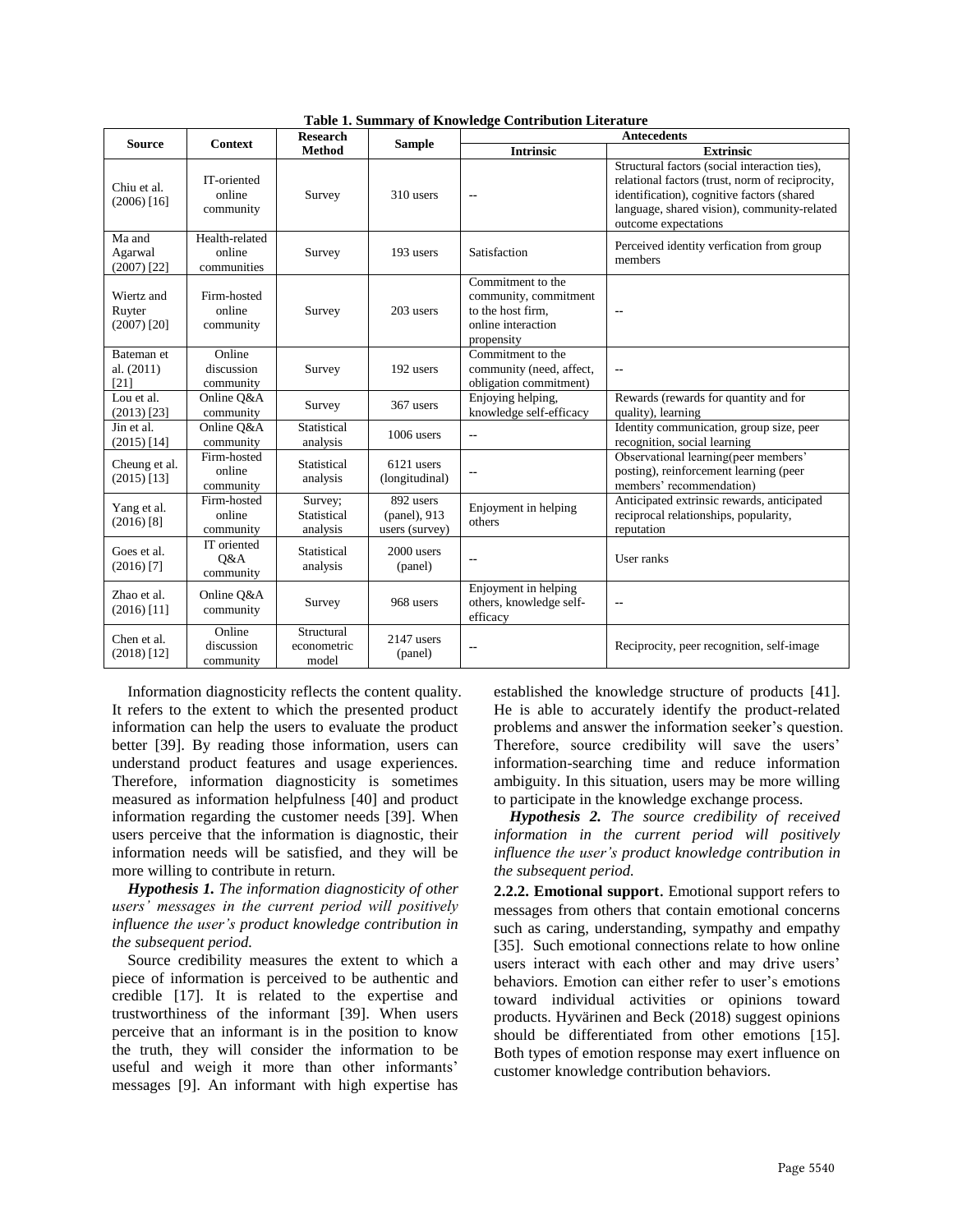**2.2.2.1 Emotional approval towards contribution behaviors**. Emotions toward individual activities has been widely studied in health-related online communities. Scholars have found that users often explicitly seek emotional support from others that can motivate them to change or improve their health situations [\[42,](#page-10-5) [43\]](#page-10-6). Similarly, in firm-hosted online communities, users' knowledge contribution also relates to emotional responses. It is because anticipated emotional responses will always be considered into a person's decision-making process [\[44,](#page-10-7) [45\]](#page-10-8). Emotional approval from others towards the user's contribution behaviors means improved peer recognition, reputation and self-efficacy out of his/her expertise, which should enhance his/her contribution desires [\[46\]](#page-10-9). In addition, expressions of emotional approval may increase relationship quality [\[47\]](#page-10-10) and satisfaction [\[48,](#page-10-11) [49\]](#page-10-12), which can produce contributor's positive emotions and shape subsequent contribution behaviors [\[50\]](#page-10-13).

*Hypothesis 3. The emotional approval towards individual knowledge contribution behaviors gained from other users in the current period will positively influence the user's product knowledge contribution in the subsequent period.*

**2.2.2.2 Emotional Resonance towards products**. In firm-hosted online communities, there are plenty of messages that convey how users evaluate a product. Some studies of emotions toward product evaluations are in the form of review ratings in electronic word-ofmouth communications [\[51-53\]](#page-10-14). They have shown how review valence influence other customers' perceptions of review helpfulness. Other studies have also studied emotional influence on knowledge sharing [\[54,](#page-10-15) [55\]](#page-10-16). They found that emotional cues in messages can facilitate users' knowledge sharing behaviors.

However, most studies mainly focused on the review emotion per se and neglected the emotion comparison among users. In the community, a focal user can express their opinions toward products by initiating a post. Then other users can review that post and express their own opinions that are similar or different from the author of the original post. We anticipate the emotional resonance from other users should influence further knowledge contribution behaviors. Emotional resonance is defined as "the emotional harmony and/or disjuncture between collective action frames and the emotional lives of potential recruits" [\[56\]](#page-10-17). Based on the definition, two possible resonances can be produced: directionally same and opposite opinions. We used two measures to represent the emotional resonance results: the degree of emotional consistency and the degree of emotional difference.

Emotional consistency measures whether the two parties (focal user and reviewers) have similar opinions (same polarized emotion) toward products. Altruistic

behaviors is primarily facilitated by similar opinions among users [\[57\]](#page-10-18). Similar opinions represents a kind of agreement and support from other users. Thus, this emotional consistency could release focal users' stress [\[58,](#page-10-19) [59\]](#page-10-20), which can be regarded as a kind of contribution goal success and further increase their contribution desires. Qiu et al. (2012) have suggested that customers are more likely to contribute productrelated information when they perceive they are consistent with opinions of others toward products [\[40\]](#page-10-3).

*Hypothesis 4. The emotional consistency towards products between the focal user and the reviewers in the current period will positively influence product knowledge contribution in the subsequent period.*

To measure the extent to which opinions of two parties are different, emotional difference were calculated to measure whether other users holds more positive or negative views than the focal user toward products. Emotional valence has been the research focus for its possible influence on customer altruism behaviors [\[60,](#page-10-21) [61\]](#page-10-22). Compared to positive information, users tend to be more sensitive to negative information during brand evaluation and decision-making [\[9\]](#page-9-8). They regard negative information as more useful information because more negative information means less ambiguity in categorizing a product as low in quality [\[62-64\]](#page-10-23). This is called negativity bias. Therefore, we consider more negative emotions (than the focal user's emotion) will help focal user evaluate the product better and evoke him/her more prosocial behaviors.

*Hypothesis 5. When a focal user perceives his/her reviewers hold more negative emotions toward products than himself/herself in the current period, he/she will contribute more product knowledge in the subsequent period.*

The overall research model is shown in Figure 1. The emotional reviews and informational benefits from other users has the potential to influence the focal user's product-related knowledge contribution.



**Figure 1. Research Model and Hypotheses**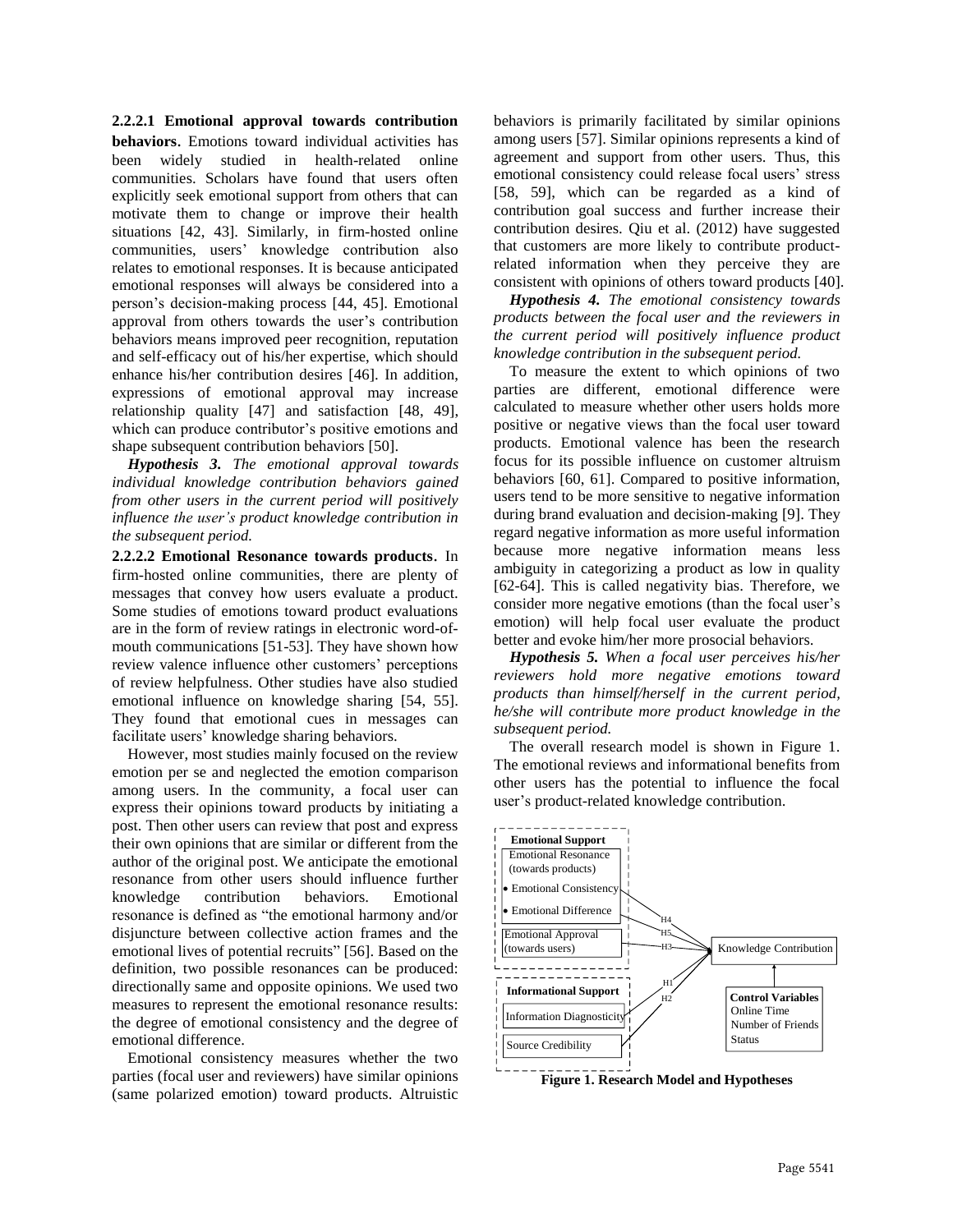#### **3. Research Methodology**

#### **3.1 Research Method**

Quantitative content analysis was used to analyze the content data. It is a research technique for objective quantitative description of content [\[65\]](#page-10-24). The process includes segmenting content into several units, assigning each unit to a category and providing numerical values to each category [\[66\]](#page-10-25). With this method, we are able to conduct product feature extraction and sentiment analysis as shown in Figure 2.

We used product feature extraction to analyze the product-related information in content. We established a dictionary to count the product-related terminologies. We then used existing electronic product glossaries from a Chinese search engine platform named Sougou (https://pinyin.sogou.com/dict). In addition, colloquial words, synonyms, and unique words in our studied community are extracted from messages by official administrators that introduce product features. Using tf-idf algorithm in Python, we computed the weight of each word in those posts and sort out the important technical noun words [\[67\]](#page-10-26).

In addition, we conducted sentiment analysis to mine emotions underlying in these messages. For content analysis of Chinese, many research institutions provide well-classified word dictionaries. Our emotion dictionaries (including positive/negative adjectives and adverbs) were adapted from National Taiwan University Sentiment Dictionary (NTUSD) [\[68\]](#page-10-27) and Hownet lexicon from CNKI platform (a Chinese knowledge management platform) [\[69\]](#page-10-28). For each message, we cut it into sub-sentences using punctuations. For each sub-sentence, we further computed its emotion score (both positive score and negative score). This is consistent with Cheung and Thadani's suggestion that messages are sometimes two-sided and contain both positive and negative elements [\[9\]](#page-9-8). By summarizing all positive scores and negative scores of sub-sentences, we obtain net emotion score for each sentence. When computing the emotion score, we weighted some adjectives based on

the existence of specified adverbs, exclamation point and privative words. For example, there is a message "It is pretty. However, it is expensive, and it is the most useless product I've ever used.". The emotion score of the first sub-sentence equals 1 because there is one positive word *pretty*. The emotion score of the second sub-sentence is (-1) because of the negative word *expensive*. The negative score of the word *useless* in the third sub-sentence is weighted twice because of the adverb word *most* (i.e., the emotion score equals - 2)*.* Then the net emotion score of the whole message is (1-1-2=-2). In this way, we analyzed emotions in all forms of messages of sample users including posts, replies and reviews.

#### **3.2. Data Collection**

The panel data used in this article was collected from Xiaomi's online community named as MIUI community (http://www.miui.com/). Xiaomi was established in 2010 and has been a top-5 smartphone manufacturer in China. It repeatedly attributes its rapid growth and success to customers' knowledge contribution in product development and improvement. MIUI is one of its software products. Customers in MIUI community can report product bugs, suggest possible solutions, discuss product features, and share usage perceptions and experiences.

We developed a Python program to collect panel data of users. Our sample users is from an active user group named inner testing group in this community. They are selected by the community administrators based on their status points. This allows us to focus on active users and understand their behaviors. Also, this mitigates possible estimation bias from inactive group [\[7\]](#page-9-6). We first randomly chose 2515 users and tracked their weekly activities from January 7, 2018 to March 13, 2018. In total, 9 time-period panel data were collected. After filtering out users with incomplete data, 2318 users were used in this research. In addition, we also tracked their complete activity history (including 129167 posts and 1442041 replies) and all reviews to their posts (3577020 reviews) for content analysis.



Page 5542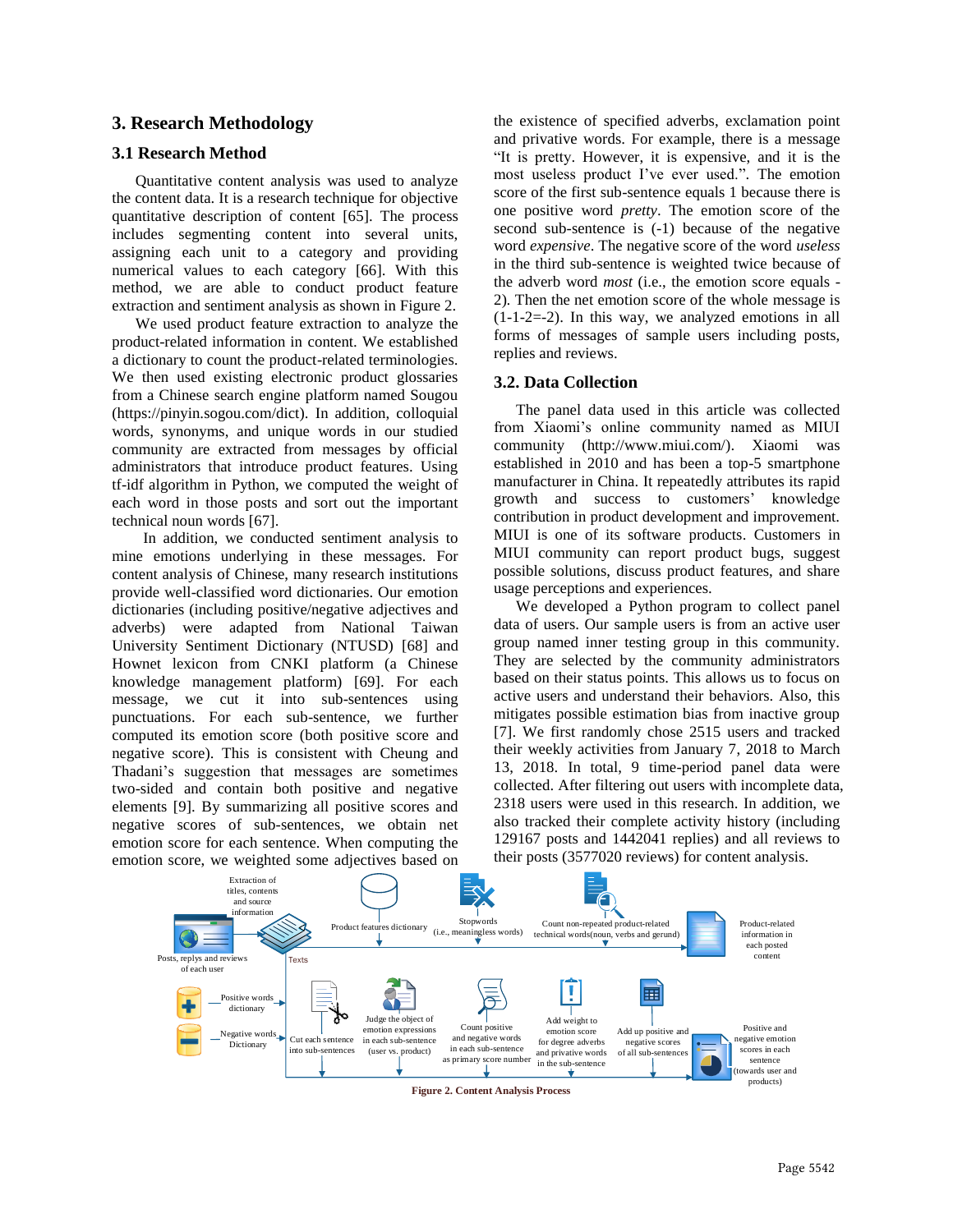#### **3.3. Variable Measures**

**3.3.1. Dependent variable**. Based on Marchi et al. (2011) [\[70\]](#page-10-29), we computed user's product knowledge contribution as the number of product-related technical words in user's initiated posts (*Knowledge<sub>it,</sub> i* = 1, 2, …, 2318,  $t = 1, 2, \ldots, 9$ . This is a reasonable way to identify whether the user is posting product-related information because product-related technical terms are a kind of common language in the community. Using feature extraction analysis, 7372 technical words are included in the dictionary. Based on this dictionary, we used text-retrieval technique in Python language to compute the number of non-repeated technical terms that appeared in users' posts.

**3.3.2. Independent variables**. For information diagnosticity, it was accessed using informativeness [\[39\]](#page-10-2) and helpfulness [\[40\]](#page-10-3). Informativeness measures necessary information offered by other users [\[9\]](#page-9-8). We calculated it as the number of product-related terms contained in focal user's received reviews in the logarithmic form (*lnInfo<sub>i,t-1</sub>*). We refer to the product feature dictionary and count the number of terms by traversing the review content. In addition, helpfulness was measured as the number of positive evaluations given by the focal user towards other users' contribution behaviors (*Helpi, t-*1).

For source credibility, it is difficult to judge credibility of users except for the employees. In MIUI community, internal employees are registered users (labeled as developer or administrator) to answer questions of customers. Therefore, we used the number of bug report posts answered by employees as a gauge to represent the extent to which the information source are credible (*Crediti, t-*1).

For emotional approval towards the focal user (*Approvali,t-*1), we used the ratio of reviews with positive emotions toward the user in all reviews.

The measures of emotional resonance towards products should be computed by each post. This is because each post contains a net emotion score towards products (the scores can be 0). The emotions in reviews is then compared with emotion score of the original post.

For emotional consistency, we first computed the net emotion score (positive score – negative score) of each post and each review. Then for each post, we computed the number of reviews with same direction emotional signs to the sign of the post. Finally we summarized the numbers of reviews with same signs in all posts. As shown in Formula  $(1)$ ,  $N_{i,t-1}$  is the number of initiated posts up to time period (*t*-1) of focal user *i*.

$$
Consistency_{i,t-1} = \sum_{j=1}^{N_{i,t-1}} SameSignReviewNum_{i,j,t-1}
$$
 (1)

For emotional difference (*EmoDiffi,t-*1), we used upward emotional difference to represent to what extent the emotion of the review is higher than the emotion of the original post. By aggregating upward emotional differences of all posts, we computed the overall upward emotional difference as shown in Formula (2).  $N_{i,t-1}$  is the post number of user *i* up to time period  $(t-1)$ . For post *j* of user *i*,  $M_{ij,t-1}$  is the review number of post *j* up to time period (*t*-1). For each review *k* to the post *j* of user *i*,  $diff_{ijk}$  is the upward emotional difference between review *k* and the post *j* (i.e., emotion score of the review *k* – emotion score of the post *j*).

This formula computes the average emotional difference of all posts. For example, user *i* have two posts in time period (*t*-1). The net emotion scores in those two posts are both (-2). The first post received reviews with emotion scores {1, 2, 3}, and the second post received reviews with scores  $\{-1, -2, -3, 1, 2, 3\}.$ The total upward difference of the first post is  $(3+4+5=12)$ . Similarly, the value of the second post is also 12. However, it is obvious that the review emotions in the first post is more positive than the second post. Therefore, we use averaged emotional difference value to represent the difference value of each post. The averaged value of the first post is (12/3=4). The averaged value of the second post is (12/6=2). Finally, for the two posts, the emotional difference is  $((4+2)/2=3)$ , which implies on the whole reviewers hold more positive emotions (3 scores higher)<br>than user *i*.<br> $\text{Emboff}_{i,t-1} = \left\{ \sum_{j=1}^{N_{i,t-1}} \left[ \left( \sum_{k=1}^{M_{ij,t-1}} diff_{ijk} \right) / M_{ij,t-1} \right] \right\} / N_{i,t-1}$  (2) than user *i*.

than user *i*.  
\n
$$
EmbDiff_{i,t-1} = {\sum_{j=1}^{N_{i,t-1}} [(\sum_{k=1}^{M_{ij,t-1}} diff_{ijk}) / M_{ij,t-1}]} / N_{i,t-1}
$$
 (2)

Prior studies have suggested the influence of incentive and social network on knowledge contribution [\[14,](#page-9-24) [23\]](#page-9-22). Therefore, we controlled such variables. Users in MIUI community can accumulate status scores by participating in online activities. The status value (lnStatus*i,t-*1) represents the formal recognition of user contribution. Furthermore, MIUI community provides each member's cumulative online time  $(OT_{i,t-1})$ . It reflects participation duration of users. In addition, users can establish friendship relationship with other users through Request-Confirmation mechanism. This relationship is represented as a control variable (Friend*i,t-*1).

Table 2 shows the variable descriptions and the pairwise correlations. Our research model is shown in Equation (3).  $\beta_i$  are the coefficient estimates.  $u_i$  is the unobserved heterogeneity.  $v_{i,t}$  is the idiosyncratic error.

*Knowledge<sub>ii</sub>* = 
$$
\beta_1
$$
*lnInfo<sub>i,i-1</sub>* +  $\beta_2$ *Help<sub>i,i-1</sub>* +  $\beta_3$ *Credit<sub>i,i-1</sub>* +  
\n $\beta_4$ *Approxal<sub>i,i-1</sub>* +  $\beta_5$ *Consistency<sub>i,i-1</sub>* +  $\beta_6$ *EmbDiff<sub>i,i-1</sub>*  
\n $\beta_7$ *lnStatus<sub>i,i-1</sub>* +  $\beta_8$ *OT<sub>i,i-1</sub>* +  $\beta_9$ *Friend<sub>i,i-1</sub>* +  $u_i$  +  $v_{i,i}$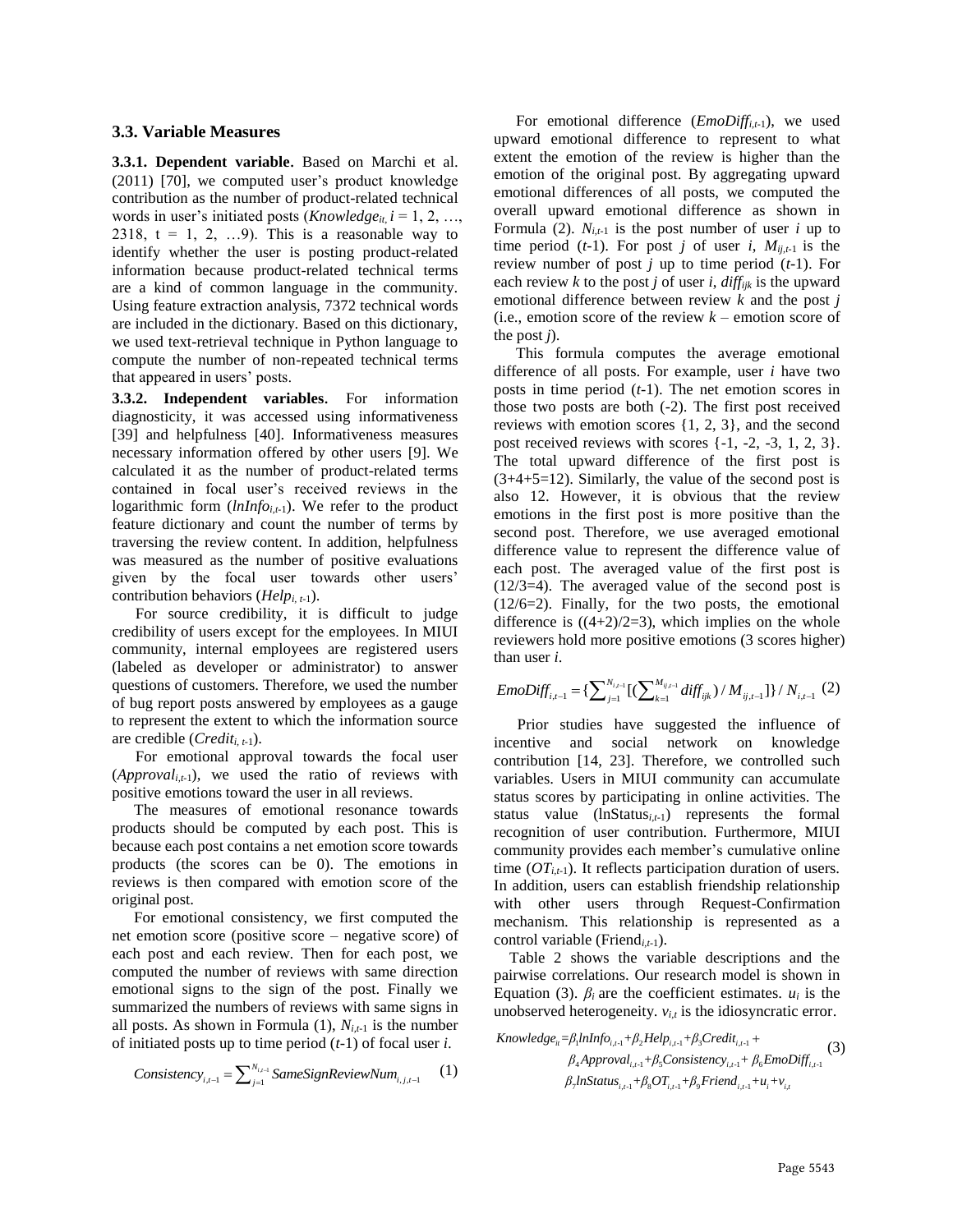|                                                                       | Mean(S.D.) |           | 2         | 3         | $\overline{4}$ | $\mathfrak{F}$ | 6         | $\overline{\phantom{a}}$ | 8        | 9        | 10    |
|-----------------------------------------------------------------------|------------|-----------|-----------|-----------|----------------|----------------|-----------|--------------------------|----------|----------|-------|
| Knowledge <sub>it</sub>                                               | 296.455    | 1.000     |           |           |                |                |           |                          |          |          |       |
|                                                                       | (1449.701) |           |           |           |                |                |           |                          |          |          |       |
| $lnInfoi,t-1$                                                         | 4.917      | $0.276*$  | 1.000     |           |                |                |           |                          |          |          |       |
|                                                                       | (1.622)    |           |           |           |                |                |           |                          |          |          |       |
| $Help_{i.t-1}$                                                        | 133.025    | $0.175*$  | $0.231*$  | 1.000     |                |                |           |                          |          |          |       |
|                                                                       | (336.224)  |           |           |           |                |                |           |                          |          |          |       |
| $Credit_{i,t-1}$                                                      | 4.833      | $0.121*$  | $0.270*$  | $0.113*$  | 1.000          |                |           |                          |          |          |       |
|                                                                       | (9.616)    |           |           |           |                |                |           |                          |          |          |       |
| $Append_{i,t-1}$                                                      | 0.166      | $0.084*$  | $0.088*$  | $0.117*$  | $0.021*$       | 1.000          |           |                          |          |          |       |
|                                                                       | (0.097)    |           |           |           |                |                |           |                          |          |          |       |
| $Consistency_{i,t-1}$                                                 | 103.970    | $0.498*$  | $0.389*$  | $0.191*$  | $0.031*$       | $0.138*$       | 1.000     |                          |          |          |       |
|                                                                       | (604.174)  |           |           |           |                |                |           |                          |          |          |       |
| $EmbDiff_{i,t-1}$                                                     | $-0.043$   | $-0.260*$ | $-0.196*$ | $-0.117*$ | $0.026*$       | $-0.147*$      | $-0.271*$ | 1.000                    |          |          |       |
|                                                                       | (0.936)    |           |           |           |                |                |           |                          |          |          |       |
| $lnStatus_{i,t-1}$                                                    | 8.231      | $0.228*$  | $0.444*$  | $0.293*$  | $0.406*$       | $0.083*$       | $0.205*$  | $-0.115*$                | 1.000    |          |       |
|                                                                       | (0.726)    |           |           |           |                |                |           |                          |          |          |       |
| $OT_{i.t-1}$                                                          | 106.501    | $0.223*$  | $0.267*$  | $0.296*$  | $0.252*$       | $0.141*$       | $0.247*$  | $-0.125*$                | $0.433*$ | 1.000    |       |
|                                                                       | (238.135)  |           |           |           |                |                |           |                          |          |          |       |
| $Find_{i,t-1}$                                                        | 0.889      | $0.367*$  | $0.172*$  | $0.268*$  | $0.072*$       | $0.123*$       | $0.297*$  | $-0.196*$                | $0.232*$ | $0.389*$ | 1.000 |
|                                                                       | (8.701)    |           |           |           |                |                |           |                          |          |          |       |
| Notes: 1, *. Correlation is significant at the 0.01 level (2-tailed); |            |           |           |           |                |                |           |                          |          |          |       |

**Table 2. Descriptive Statistics and Pearson Correlations**

#### **4. Data Analysis and Results**

The Hausman test showed that fixed effect model (FEM) is more appropriate than random effect model (REM) (*p*<0.001). F test further showed FEM is preferred over the mixed effect model ( $p < 0.001$ ). Therefore, we chose to run FEM model. In addition, the modified Wald test revealed group-wise heteroskedasticity (*p*<0.001). The Wooldridge test revealed there is first-order autocorrelation in panel data  $(p<0.001)$ . To get the valid estimators, we used the cluster-robust standard errors [\[71\]](#page-10-30). FEM regression results are shown in Table 3.

| Variables                                    |             | S.E.   |
|----------------------------------------------|-------------|--------|
| Intercept                                    | 182.634***  | 17.897 |
| $OT_{i,t-1}$                                 | 4.440       | 3.008  |
| $lnStatus_{i,t-1}$                           | 14.098***   | 2.172  |
| $Find_{i,t-1}$                               | 64.249      | 39.486 |
| $lnInfo_{i,t-1}$                             | 31.932***   | 7.461  |
| $Help_{i.t-1}$                               | 65.827***   | 20.606 |
| $Credit_{i,t-1}$                             | 61.200***   | 11.947 |
| $Append_{i,t-1}$                             | $-2.447$    | 4.525  |
| Consistency <sub>i, t-1</sub>                | 33.419**    | 14.354 |
| $EmbDiff_{i,t-1}$                            | $-29.253**$ | 12.623 |
| $R^2$ (within)                               | $0.238***$  |        |
| * $p < 0.1$ , ** $p < 0.05$ ; *** $p < 0.01$ |             |        |

**Table 3. Results of Fixed Effect Model Regression**

For control variables, the results showed that the users with higher status points were more likely to contribute to product knowledge. In addition, the influence of online time and friend number were insignificant as control variables.

Our results confirmed the influence of informational support. First, users who receive more product-related information from other users appeared to make more product knowledge contribution in the subsequent week  $(\beta_1 = 31.932, p < 0.01)$ . Also, users receiving more helpful information were found to contribute more knowledge in return  $(\beta_2=65.827, p<0.01)$ . Thus, hypothesis H1 was validated.

Users receiving more answers to their bug report posts from credible employees also contributed more subsequently, supporting H2 (*β*3*=*61.200*, p<*0.01). For emotional support, our results showed the insignificant relationship between others' emotional approval towards the focal user's contribution behaviors (*p*>0.1). Thus, H3 was not supported.

Emotional resonance towards products from other users were found to have significant influence on user knowledge contribution. More consistent opinions from other users appeared to encourage the focal users' knowledge contribution, validating H4  $(\beta_5 = 33.419)$ , *p<*0.05). Moreover, when reviewers hold emotions that are more negative than the focal users, the focal users were more willing to make contributions, which supported H5 ( $β_6$ =-29.253*, p*<0.05).

To ensure our results are robust, we conducted analyses with different sample size (1000, 1500, 2000). The significance of each coefficients was consistent, indicating that our model is robust.

#### **5. Discussion**

#### **5.1. Theoretical contributions and implications**

The study contributes to knowledge contribution literature by examining the influence of informational support and emotional support. Overall, we analyzed the antecedent roles of informational and emotional support. This is consistent with the implications in response theory and regulation theory. In response theory, Horowitz et al. (2001) identified agentic responses (i.e., information and advice) and communal responses (i.e., empathy and understanding) are two important dimensions of listeners' responses that can produce positive personal feelings [\[72\]](#page-10-31). In addition, in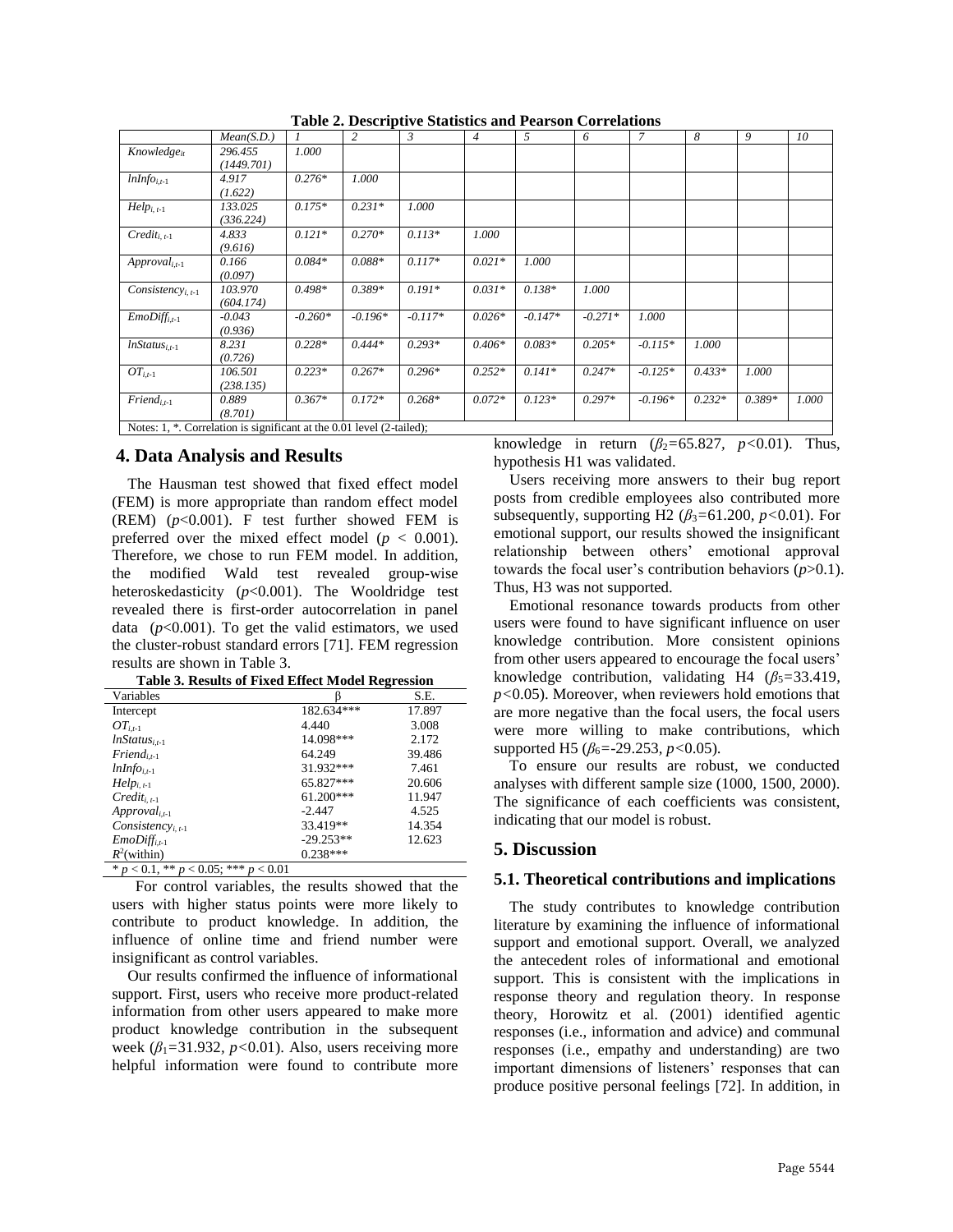identified interpersonal affect regulation strategies, cognitive engagement strategies involve getting advice, whereas affective engagement strategies relate to emotion expressions [\[73\]](#page-10-32). Our findings provide supporting evidence to these theories.

For informational support, we found that diagnostic information from other users can facilitate user product knowledge contribution. Zhao et al. (2013) have suggested conscious deliberation is likely to guide user future contribution behaviors. Users tend to evaluate the benefits of behaviors especially the information benefits [\[74\]](#page-10-33). Similarly, based on social exchange theory, users tend to reward other users for their assistance by contributing knowledge [\[75\]](#page-10-34).

Information credibility was found to positively affect user knowledge contribution. In the firm-hosted online community, employees especially the product developers are the most credible users. When users perceive product failure, they tends to produce antisocial behaviors [\[76\]](#page-10-35). At that moment, employees can accurately identify needs/problems of customers, and improve customer satisfaction and value [\[77\]](#page-10-36). Our results confirmed that when employees reply to more bug report posts, users tend to contribute more knowledge to the community.

For emotional support, this paper identified the different influence of emotional responses toward users and emotional responses toward products. On one hand, emotional approval from other users represents their recognition of the user contribution behaviors. It was found to have no influence on subsequent contribution behaviors of focal users. The reason for that could be explained by the technology artifact design of our studied community. In MIUI community, positive emotional expressions of contribution behaviors from other users cannot bring more reputation or status value than other non-emotional reviews. Sutanto and Jiang (2013) have suggested that rating of contributed knowledge from other users may have no influence on continuous knowledge contribution because reputation is much more important than user feedback. They provide support for our results [\[46\]](#page-10-9).

On the other hand, emotional resonance towards products from others was shown to significantly affect knowledge contribution behaviors. First, consistent opinions from others are a kind of agreement and support of focal user's opinion, which can narrow the distance between the users. This result confirmed the work by Yu and Chu (2007) that affection similarity can produce voluntary contribution [\[78\]](#page-10-37).

Second, the upward emotional difference was shown to be negatively related to knowledge contribution. That implies when the focal user perceives others that hold more negative emotions, the focal user is more likely to contribute knowledge. Although existing

studies have already shown the negativity bias (users pay more attention to negative emotions), they may have not taken in consideration and neglected the focal user's prior impression of products. We emphasize that this bias can also exist after emotion comparisons and users are sensitive to more negative emotions than themselves. This can be explained by the perceived information helpfulness. More negative information implies less ambiguity in the product quality evaluation, which provides more reference value for users [\[64\]](#page-10-38).

Overall, our research makes contributions to knowledge contribution literature in several ways. First, we identified informational support and emotional support as antecedents of product knowledge contribution. Existing literature has paid limited attention to emotional factors. Specially, we examined how emotion responses from other users influence users' subsequent behaviors. Second, we used quantitative content analysis to deeply mine users' emotions underlying the messages. This method of data collection allows us to measure the quality aspects of messages. In this way, we combine qualitative and quantitative methods in one study and more precisely examined the role of informational and emotional support. Third, our findings indicate that emotional resonance towards products is more important than emotional approval of users' behaviors.

Our study provides some practical implications for firm-hosted community managers. First, when it comes to the technology artifact design, managers should not only focus on reputation-based or membership-based mechanism, they should also pay attention to informational and emotional interactions among users. Attention is also needed to ensure employee-customer interactions because employees can also play an important role in facilitating user contribution. This study provides guidance for managers about how to facilitate users' knowledge contribution.

#### **5.2. Limitations and future research**

There are several limitations in this study. First, we used the user's knowledge in initiated posts as dependent variable, which cannot capture the differences between post behaviors and reply behaviors. We believe that post and reply behaviors are influenced by different factors. This can be explored in future research. Second, the present study is conducted in a single firm-hosted community. Analyses with multiple firms are needed to generalize our findings.

#### **6. Conclusion**

Customers have increasingly become value cocreator of firms by contributing knowledge to their products or services. The prior literature has not paid adequate attention to emotional antecedents. Based on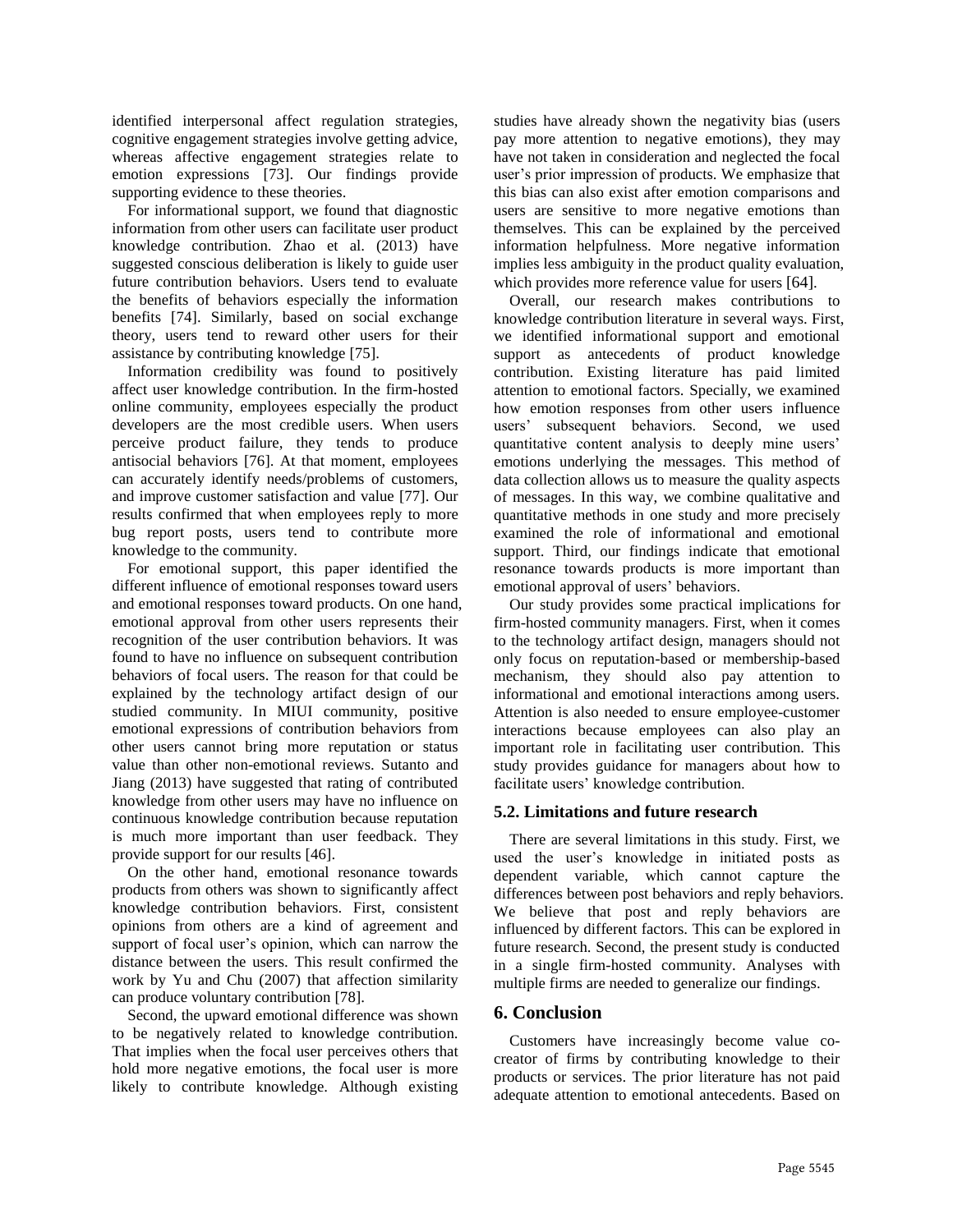social support theory, this study analyzed data using quantitative content analysis method and found significant influence of informational support and emotional support on product knowledge contribution. Specifically, we demonstrated the important role of emotional resonance from other users. This research provides both theoretical and managerial implications.

#### **7. Acknowledgements**

This research was supported by the National Natural Science Foundation of China (#71429001, #71472053, #91646105, #71781220619); the Postdoctoral Science Foundation of China (#2014M550198, 2015T80363); and the China Scholarship Council (#201706120224).

#### **8. References**

<span id="page-9-0"></span>[1] P. Gray, O.A. El Sawy, G. Asper, M. Thordarson, Realizing Strategic Value Through Center-Edge Digital Transformation in Consumer-Centric Industries, MIS Quarterly Executive, 12 (2013).

<span id="page-9-1"></span>[2] R.T. Rust, M.-H. Huang, Handbook of service marketing research, Edward Elgar Publishing, 2014.

<span id="page-9-2"></span>[3] P. Leeflang, Paving the way for "distinguished marketing", International Journal of Research in Marketing, 28 (2011) 76-88.

<span id="page-9-3"></span>[4] B.L. Bayus, Crowdsourcing new product ideas over time: An analysis of the Dell IdeaStorm community, Management science, 59 (2013) 226-244.

<span id="page-9-4"></span>[5] A.Y. Chua, S. Banerjee, Customer knowledge management via social media: the case of Starbucks, Journal of Knowledge Management, 17 (2013) 237-249.

<span id="page-9-5"></span>[6] D. Kyoon Yoo, Substructures of perceived knowledge quality and interactions with knowledge sharing and innovativeness: a sensemaking perspective, Journal of Knowledge Management, 18 (2014) 523-537.

<span id="page-9-6"></span>[7] P.B. Goes, C. Guo, M. Lin, Do incentive hierarchies induce user effort? Evidence from an online knowledge exchange, Information Systems Research, 27 (2016) 497-516.

<span id="page-9-7"></span>[8] J. Yang, C.L. Sia, L. Liu, H. Chen, Sellers versus buyers: differences in user information sharing on social commerce sites, Information Technology & People, 29 (2016) 444-470.

<span id="page-9-8"></span>[9] C.M. Cheung, D.R. Thadani, The impact of electronic word-ofmouth communication: A literature analysis and integrative model, Decision support systems, 54 (2012) 461-470.

<span id="page-9-9"></span>[10] W. Jabr, E. Zheng, Know yourself and know your enemy: An analysis of firm recommendations and consumer reviews in a competitive environment, MIS Quarterly, 38 (2013) 20-67.

<span id="page-9-10"></span>[11] L. Zhao, B. Detlor, C.E. Connelly, Sharing knowledge in social Q&A sites: the unintended consequences of extrinsic motivation, Journal of Management Information Systems, 33 (2016) 70-100.

<span id="page-9-13"></span>[12] W. Chen, X. Wei, K. Zhu, Engaging Voluntary Contributions in Online Communities: A Hidden Markov Model, Mis Quarterly, 42 (2018).

<span id="page-9-14"></span>[13] C.M. Cheung, I.L. Liu, M.K. Lee, How online social interactions influence customer information contribution behavior in online social shopping communities: a social learning theory perspective, Journal of the Association for Information Science and Technology, 66 (2015) 2511-2521.

<span id="page-9-24"></span>[14] J. Jin, Y. Li, X. Zhong, L. Zhai, Why users contribute knowledge to online communities: An empirical study of an online social Q&A community, Information & management, 52 (2015) 840- 849.

<span id="page-9-11"></span>[15] H. Hyvärinen, R. Beck, Emotions Trump Facts: The Role of Emotions in on Social Media: A Literature Review, in: Proceedings of the 51st Hawaii International Conference on System Sciences, 2018.

<span id="page-9-12"></span>[16] C.-M. Chiu, M.-H. Hsu, E.T. Wang, Understanding knowledge sharing in virtual communities: An integration of social capital and social cognitive theories, Decision support systems, 42 (2006) 1872- 1888.

<span id="page-9-15"></span>[17] G. Wang, X. Liu, W. Fan, A knowledge adoption model based framework for finding helpful user-generated contents in online communities, Thirty Second International Conference on Information Systems, Shanghai (2011).

<span id="page-9-16"></span>[18] X. Hu, L. Tang, J. Tang, H. Liu, Exploiting social relations for sentiment analysis in microblogging, in: Proceedings of the sixth ACM international conference on Web search and data mining, ACM, 2013, pp. 537-546.

<span id="page-9-17"></span>[19] H.-F. Lin, Effects of extrinsic and intrinsic motivation on employee knowledge sharing intentions, Journal of information science, 33 (2007) 135-149.

<span id="page-9-18"></span>[20] C. Wiertz, K. de Ruyter, Beyond the call of duty: Why customers contribute to firm-hosted commercial online communities, Organization studies, 28 (2007) 347-376.

<span id="page-9-19"></span>[21] P.J. Bateman, P.H. Gray, B.S. Butler, Research note—the impact of community commitment on participation in online communities, Information Systems Research, 22 (2011) 841-854.

<span id="page-9-35"></span>[22] M. Ma, R. Agarwal, Through a glass darkly: Information technology design, identity verification, and knowledge contribution in online communities, Information systems research, 18 (2007) 42- 67.

<span id="page-9-22"></span>[23] J. Lou, Y. Fang, K.H. Lim, J.Z. Peng, Contributing high quantity and quality knowledge to online Q&A communities, Journal of the Association for Information Science and Technology, 64 (2013) 356-371.

<span id="page-9-23"></span>[24] J. Lou, K.H. Lim, Y. Fang, J.Z. Peng, Drivers Of Knowledge Contribution Quality And Quantity In Online Question And Answering Communities, in: PACIS, 2011, pp. 121.

<span id="page-9-20"></span>[25] L. Khansa, X. Ma, D. Liginlal, S.S. Kim, Understanding members' active participation in online question-and-answer communities: A theory and empirical analysis, Journal of Management Information Systems, 32 (2015) 162-203.

<span id="page-9-21"></span>[26] L. Dang-Xuan, S. Stieglitz, Impact and Diffusion of Sentiment in Political Communication-An Empirical Analysis of Political Weblogs, in: ICWSM, 2012.

<span id="page-9-25"></span>[27] A. Worrall, S. Oh, Place of Health Information and Socio-Emotional Support in Social Questioning and Answering, Information Research, 18 (2013).

<span id="page-9-26"></span>[28] J.B. Walther, S. Boyd, Attraction to computer-mediated social support, Communication technology and society: Audience adoption and uses, 153188 (2002).

<span id="page-9-27"></span>[29] B.H. Gottlieb, A.E. Bergen, Social support concepts and measures, Journal of psychosomatic research, 69 (2010) 511-520.

<span id="page-9-28"></span>[30] S. Cobb, Social support as a moderator of life stress, Psychosomatic medicine, (1976).

<span id="page-9-29"></span>[31] K.-Y. Huang, P. Nambisan, Ö. Uzuner, Informational Support or Emotional Support: Preliminary Study of an Automated Approach to Analyze Online Support Community Contents, in: ICIS, 2010, pp. 210.

<span id="page-9-30"></span>[32] M.N. Hajli, A study of the impact of social media on consumers, International Journal of Market Research, 56 (2014) 387-404.

<span id="page-9-31"></span>[33] M.S. Rosenbaum, C.A. Massiah, When customers receive support from other customers: Exploring the influence of intercustomer social support on customer voluntary performance, Journal of Service Research, 9 (2007) 257-270.

<span id="page-9-32"></span>[34] H.J. Ye, Y. Feng, B.C. Choi, Understanding knowledge contribution in online knowledge communities: A model of community support and forum leader support, Electronic Commerce Research and Applications, 14 (2015) 34-45.

<span id="page-9-33"></span>[35] T.-P. Liang, E. Turban, Introduction to the special issue social commerce: a research framework for social commerce, International Journal of electronic commerce, 16 (2011) 5-14.

<span id="page-9-34"></span>[36] M.N. Hajli, The role of social support on relationship quality and social commerce, Technological Forecasting and Social Change, 87 (2014) 17-27.